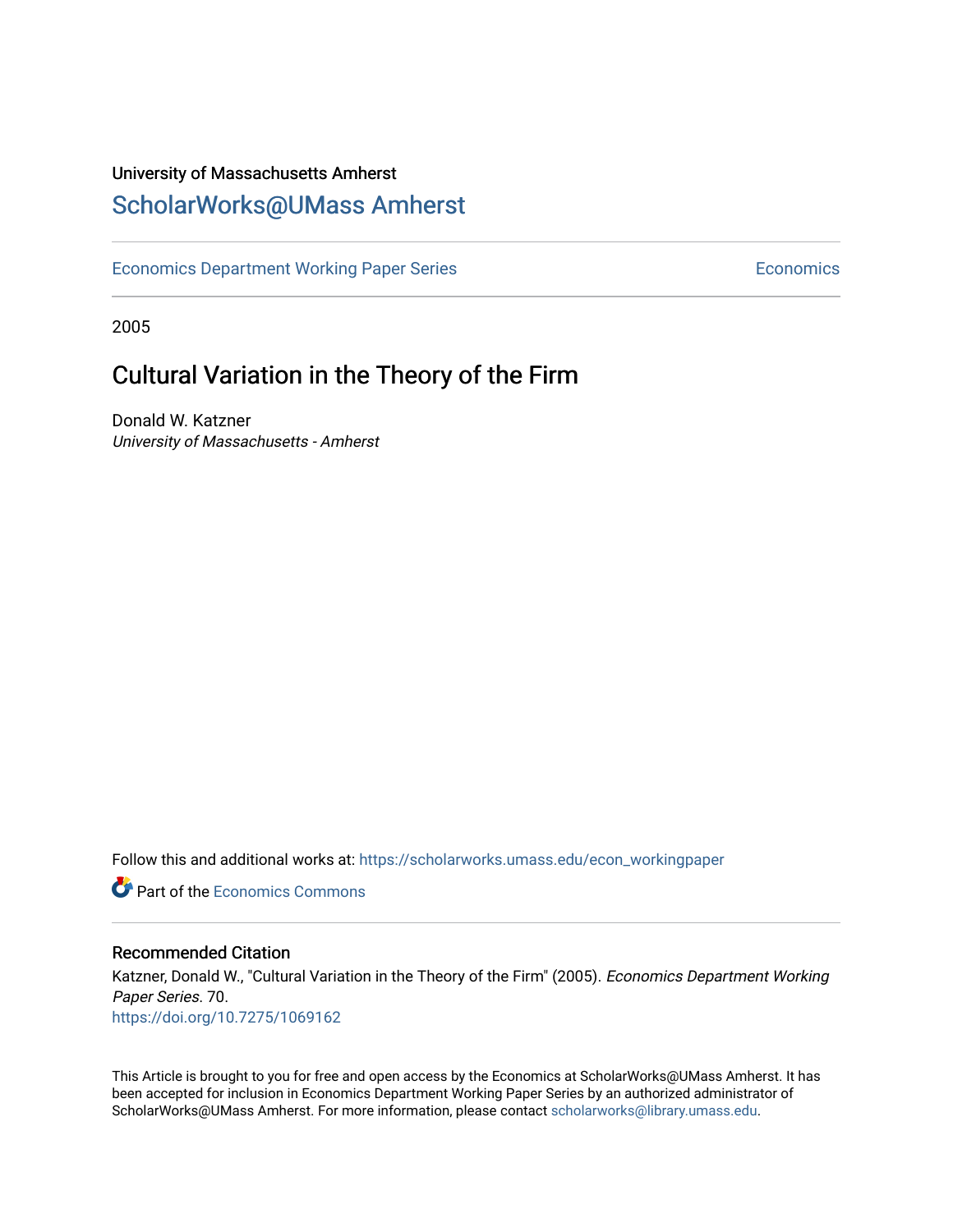# **DEPARTMENT OF ECONOMICS**

# **Working Paper**

**Cultural Variation in the Theory of the Firm**

by

Donald W. Katzner

Working Paper 2005-07



## **UNIVERSITY OF MASSACHUSETTS AMHERST**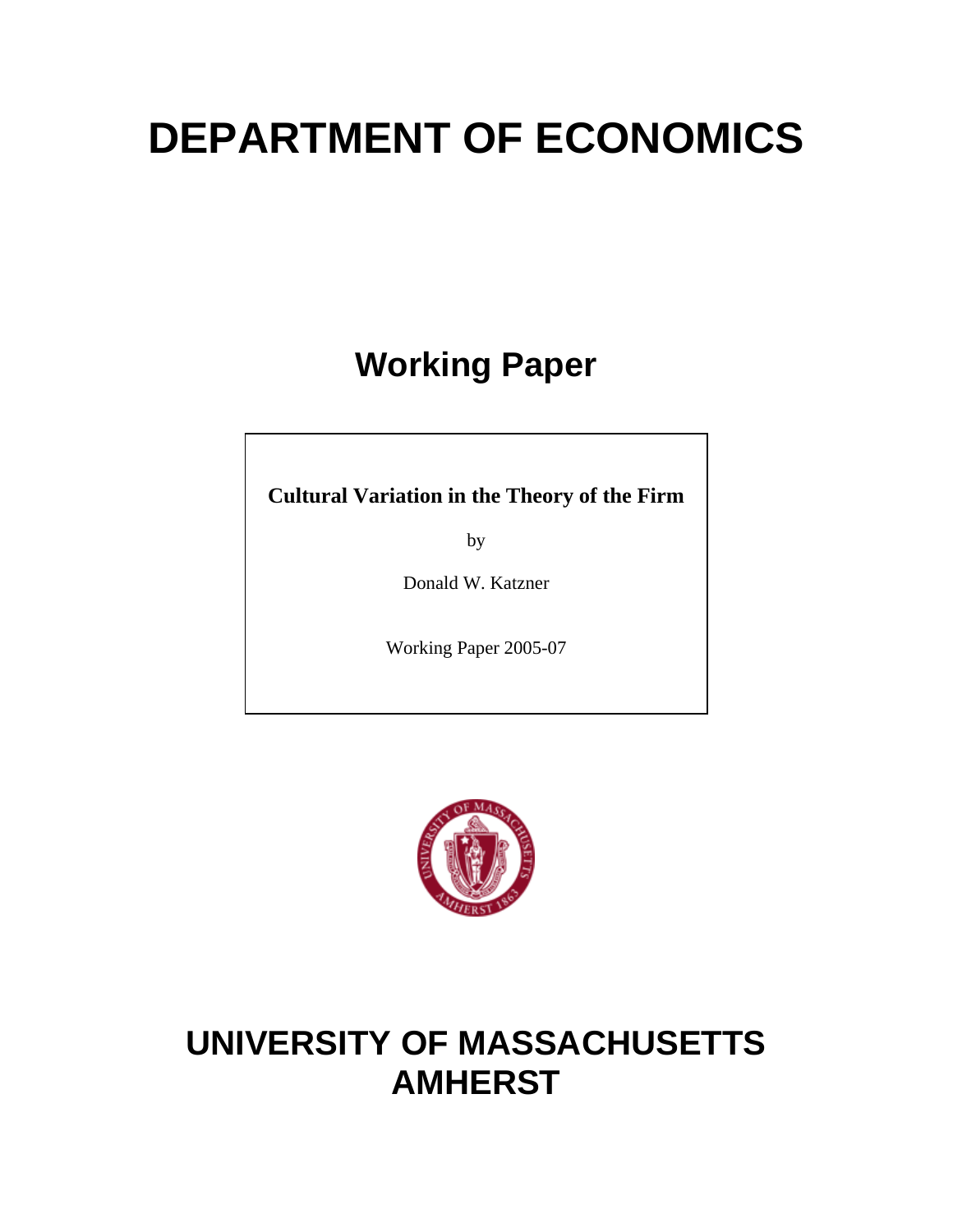#### Cultural Variation in the Theory of the Firm

by

Donald W. Katzner

Abstract:

 This paper presents a model of the firm that includes the possibility of firm and employeeon-the-job decision making based on alternatives to profit and utility maximization. Such alternatives are relevant and significant when explaining firm activity in cultural environments in which self interest is not considered to be a primary force driving human behavior. Three types of firms are defined and their properties compared: the Western firm, the Japanese firm, and the clan. The third is a combination of the first two.

Key words:

Culture, firm, decision making

JEL classifications:

D21, Z19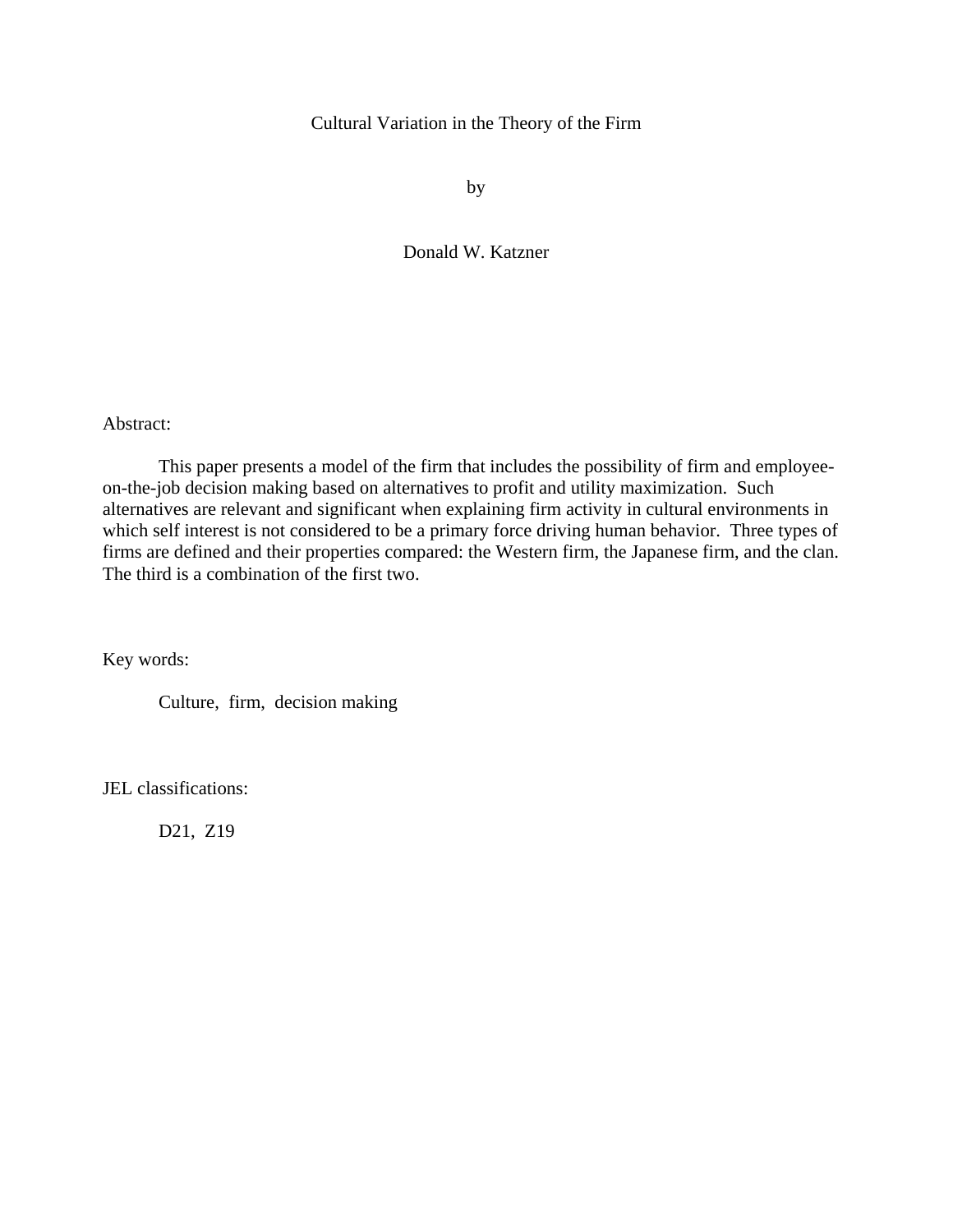#### Cultural Variation in the Theory of the  $Firm<sup>1</sup>$

In explaining firm behavior, economists focus on what seems to be the most important features of economic reality to secure the building blocks their models. In the case of Western firms, this has led to the postulation of such elements as production functions with their attendant properties, and the pursuit of maximization by firms as the motivating force that drives the determination of their behaviors. (The use of the term "maximization" here is intended to be quite general, covering both the long and short runs, and including the maximization or minimization of an appropriate objective function, with or without constraint, under conditions of either certainty or uncertainty.) Since it is not possible, given the limits of the experimental laboratory that economists have at their disposal, to confirm the veracity of such assumptions or even their implications (Caldwell [4, pp. 156-157], Katzner [12, pp. 8-9]), they must, of necessity, be accepted on faith. That faith, however, is still justifiable in terms of the cultural heritage of the particular subjects under investigation.

The reason why culture plays a role here is that the forces that motivate real people are determined, to a considerable extent, by their cultural backgrounds (Katzner [14]). And it is real people who make the decisions that guide the behavior of real firms. Returning to the case of the West, one of the most important cultural components, at least in so far as economic analysis is concerned, is self interest. That component was institutionalized at the center of certain Western cultures in the 17th century and spread to all of them, to one degree or another, shortly thereafter (Weber [17]). Indeed, it has become so fundamental in Western life and thought that self interest, in the form of postulates of rationality or maximization, is, today, quite naturally and readily accepted by economists in explanations of Western economic reality as the most important single force driving individual behavior (Katzner [11]).

It follows from this that in places where self interest is not a significant component of cultural backgrounds, postulates of rationality have no place in explanations of firm behavior because the real people who make the decisions do not think in those terms.<sup>2</sup> Such is the case, for example, with Japan (Katzner [11]). Rather than pursue the maximization of profit (including, under conditions of perfect competition, the selection of a cost-minimizing input mix, the hiring of inputs to the point at which they are paid the values of their marginal products, and the production of output to equate marginal cost to output price), it has been claimed, among other things, that Japanese firms (i) hold service to the general community and the provision of social and economic benefits to their employees as their primary objectives (Abegglen and Stalk [1, pp. 199-203]), (ii) maintain close ties with certain suppliers, in part, by not seeking out supplies from other firms that may be cheaper (Gerlach [5], and Ito [8, pp. 177-196, 214-226]), (iii) frequently make investment decisions on the basis of keeping up with the competition so as to maintain their social status (Nakane [16, p. 90]), and (iv) pay employees according to seniority (not productivity) and tend not fire them during hard economic times when they would be fired were they working for Western firms (Nakane [16, pp. 15, 82-83]). All of these characteristics are confluent with the well-known Japanese cultural values of loyalty, the honoring of the myriad of obligations that all (Japanese) people and institutions bear, and the maintenance of harmony within society (e.g., Benedict [2] and Nakane [16]).

These are not the only differences between Western and Japanese firms that are attributable to cultural dissimilarities. For, in addition to the owners and managers of Western firms, Western employees, too, are propelled in their behavior by self interest. This means that a Western firm can not only offer its employees financial and other incentives to direct their activities, but also expect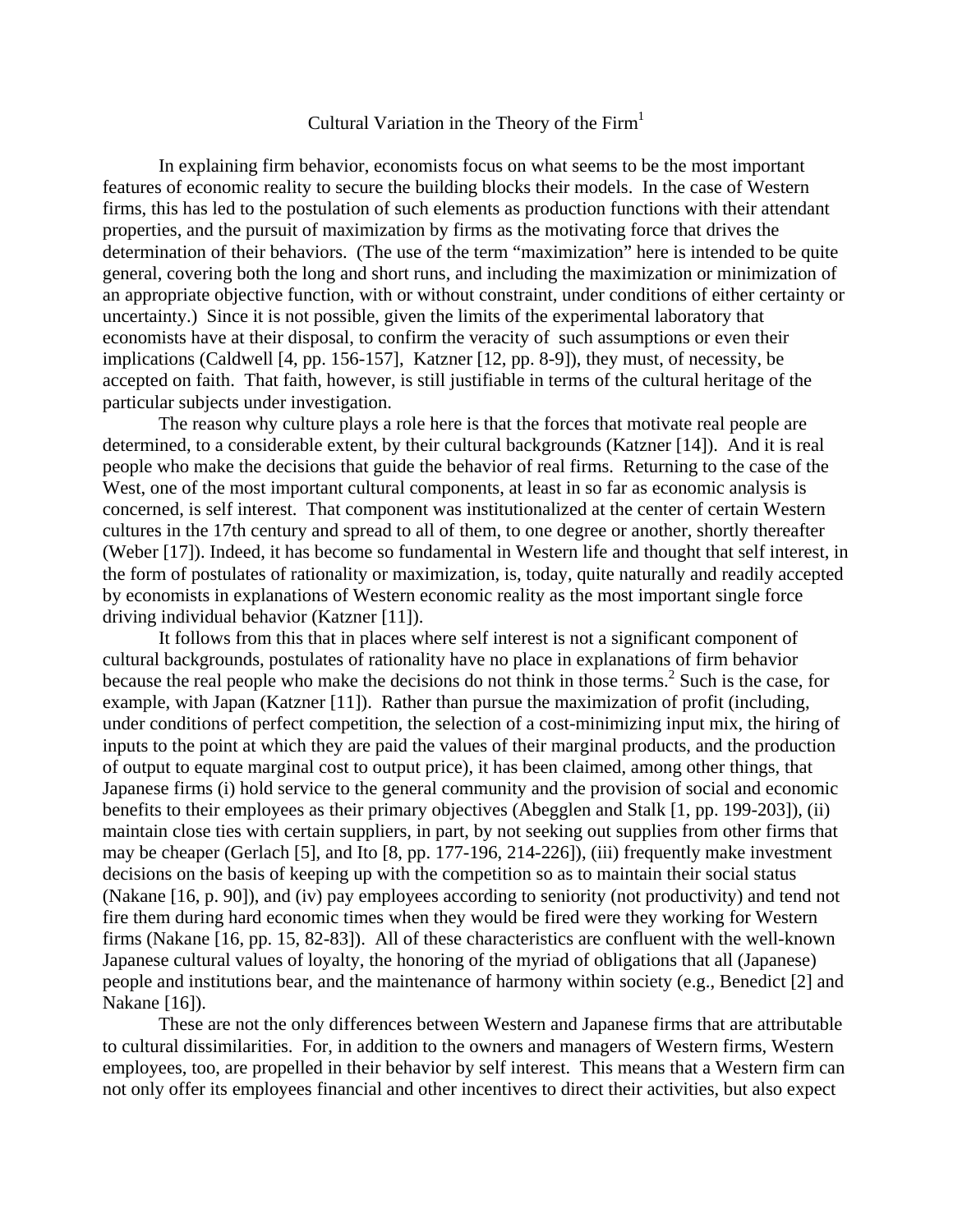that those incentives will elicit, to some significant degree, the desired outcome. In Japan, however, where self interest is not the main spring of action, such incentive schemes are unlikely to be as successful. Rather, to draw forth desirable conduct, Japanese firms tend to rely more on a process of socialization of employees that appeals to the Japanese cultural values of loyalty, honoring obligations, and harmony, and which leaves employees wanting to do the "right" thing on their own.

There have been a few efforts to incorporate some of these anti-profit- anti-utilitymaximization characteristics in the theory of the firm. For example, Blinder [3] presents a model in which the firm attempts to maximize both profit and employee welfare combined and which, as a consequence, leads it actually to maximize revenue as opposed to profit. And Hay and Morris [7, Ch. 10] describe a model in which firm behavior is generated by aligning the growth of its inputs with the growth of the demand for its output. In the latter case, although the model includes a particular notion of growth maximization, the focus on growth itself, with its obvious benefits to both society and employees, nevertheless satisfies, to a considerable extent, characteristic (i) attributed to Japanese firms above. But although profit and utility maximization are avoided as such, since both of these models still contain other forms of maximization by the firm, they do not provide a clean break with postulates of rationality. And, as has been indicated above, those postulates are necessarily irrelevant in models that purport to explain the behavior of Japanese firms.

The purpose of this paper is to provide a model of the firm that allows for movement away from postulates of rationality or maximization and that, therefore, would possibly be applicable in a country like Japan. In particular, the model developed encompasses, as special cases, both firms that do rely on maximization in decision making, as well as those that do not. For convenience, a specific subset of the firms in the model that rely on postulates of rationality for decision making are referred to as "Western firms," while a subset of those whose decisions are based on some other criterion are called "Japanese firms." Formal definitions of these types of firms, along with a third type that combines certain elements of each, are provided in Section II. The inclusion of three distinct kinds of firms in the same model in this way permits comparisons between them that would otherwise not be possible. The particular contrasts that emerge relate to both structure and efficiency.

I

To account for an expanded range of cultural effects on the firm, attention will focus, in addition to outputs and inputs, on social interactions among its employees. Although inclusion of the latter will require the introduction of variables that appear to be incapable of measurement, those variables will be handled according to techniques set forth by Katzner [9], [12]. The model itself is a variant of that originally proposed by Gintis and Katzner [6] and subsequently invoked by Katzner [10] to study the efficiency of organizational forms.

Assume lines of authority in the firm are pyramidal so that every employee *k* (where  $k = 1, ..., K$ ) has exactly one immediate superior or supervisor. All employees except those at the bottom end of a line of authority in the pyramid have at least one subordinate. Two or more employees with the same supervisor are co-workers. Situated at the top of the pyramid is the director who is designated by the symbol  $k = 0$ . The director may also be thought of as a chief executive, board of directors, or as a combination of both.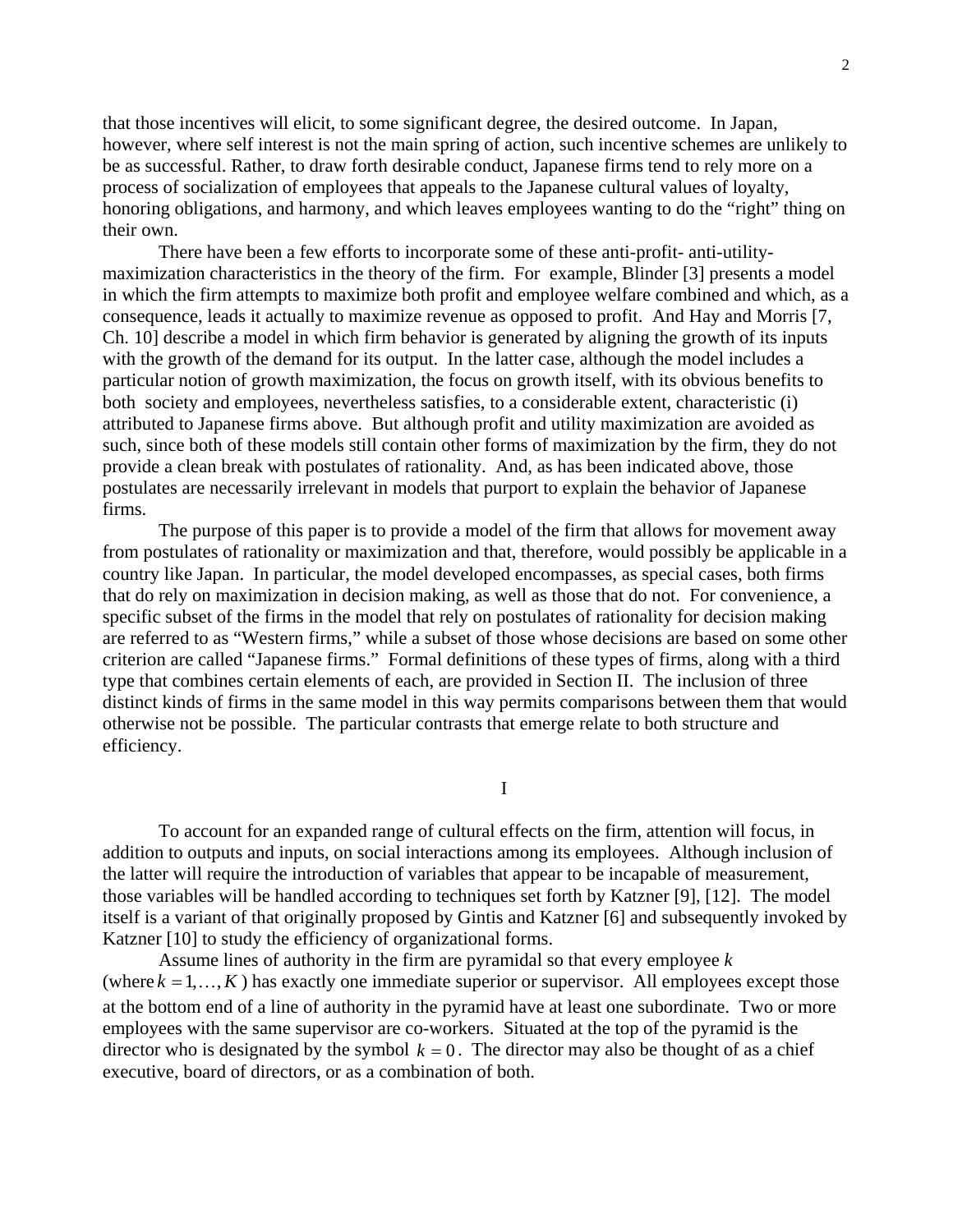Each employee  $k \neq 0$  supplies labor time  $z_k$  to the firm. During time supplied the employee performs activities  $a_k$  which are assumed to be independent of  $z_k$  and fall within the terms of his work arrangement.<sup>3</sup> These activities involve social interactions among employees and are limited by the technological imperatives of production. It is not required that the  $a_k$  be quantifiable: The only restrictions are that each "value" of  $a_k$  be capable of distinct, discrete, verbal description, and that the set of activities,  $A_k$ , over which  $a_k$  may range also be subject to similarly precise definition. In addition to performing activities, each employee provides rules which constrain the activities (i.e., limit the activity sets) of all workers (not only immediate subordinates) below him in authority. These rules are characterized in terms of the constraints they impose. Thus, if *k* is above *k*' in authority and if  $R_{kk}$  is a set of rules prescribed by *k* for *k*', then  $R_{kk}$  is defined as a subset of  $A_{k}$ , or  $R_{kk'} \subseteq A_{k'}$ . The furnishing of rules may be thought of as an activity which is independent of all other activities and singled out for special attention. Rules may be so restrictive as to dictate exactly what must be done (i.e., select a single element from the employee's activity set) or they may allow for considerable flexibility and choice. Rules also have to be adapted to the technology of production and the capabilities of the individuals for whom they are intended. Moreover, the collection of rules imposed on any employee  $k'$  by all persons above him have to be consistent, that is,  $\bigcap_k R_{kk}$  must be nonempty, where the intersection is taken over all *k* above *k*' in authority. Let  $r_k$  denote the collection of sets of rules -- one set  $R_{kk}$  for each person  $k'$  below him -- issued by person  $k$ . When  $k$  has no subordinates, the symbol  $r_k$  has no meaning. Write  $a = (a_1, \ldots, a_k)$  and  $r = (r_1, \ldots, r_k)$ . The director's rules,  $r_0$ , are presumed given.

The output of the firm, *x*, depends on quantities of labor time and non-labor inputs purchased by the firm, as well as on rules for subordinates and activities (consistent with rules received from above) supplied by employees. This production function may be written mathematically as

$$
(1) \t\t x = f(y, z, a, r),
$$

where  $y = (y_1, \dots, y_I)$  is an *I*-vector of quantities of non-labor inputs and  $z = (z_1, \dots, z_K)$ . Actually, since it only serves to limit the values that *a* can take on and does not affect output directly, *r* need not be listed as an argument of *f*. But retaining *r* in the production function introduces no difficulties and at the same time provides convenience that is useful below. In the currently standard textbook treatment, *y* and *z* are picked by the firm and *a* and *r* are ignored. The present approach continues the selection of *y* and *z* by the firm. But now a separate choice  $(y, z)$  is made for each value of the vector  $(a, r)$ . And, in addition, *a* and *r* themselves are determined through an independent decision process that engages only the firm's employees.<sup>4</sup> Of course, the choice of *a* and *r* reflects and describes the relevant social interactions among the employees of the firm. Regardless, it will simplify matters to assume that the markets in which the firm buys its nonlabor inputs and sells its output are all perfectly competitive.

Let the firm pay each employee  $k$  a wage  $w$  according to the "incentive" function<sup>5</sup>

$$
(2) \t\t\t w_k = W^k(a_k, r_k),
$$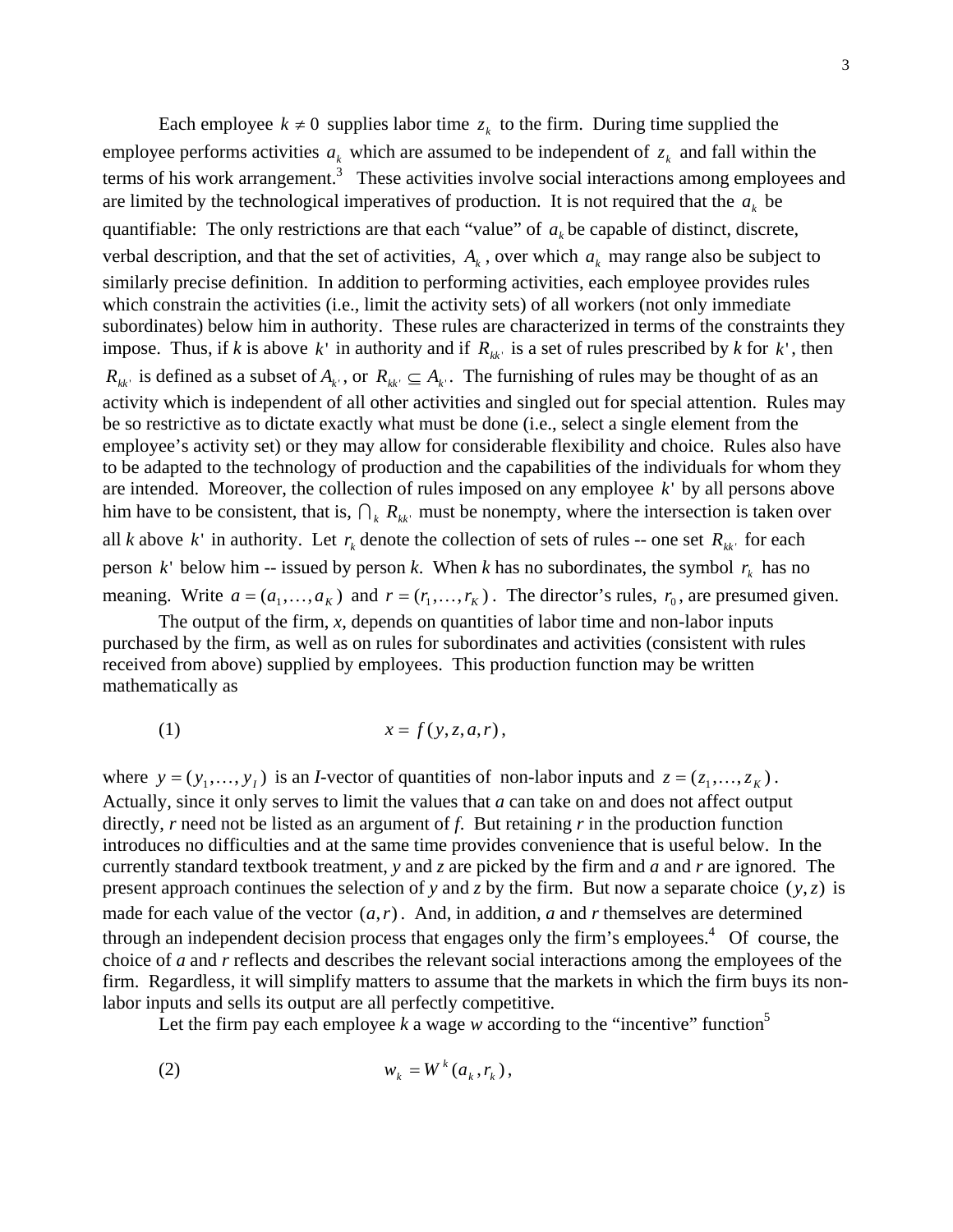where  $k = 1, \ldots, K$ . Non-monetary incentives, such as the possibility of promotion and the guaranteed long-term employment granted by many Japanese firms are not considered. Moreover, it is possible for  $W^k$  to be a constant function associating the same wage to all  $(a_k, r_k)$  in its domain. Constant incentive functions, of course, are consistent with the practice of paying the employee according to his seniority. The firm's profit function is

(3) 
$$
\pi(y, z, a, r) = p_x f(y, z, a, r) - \sum_{i=1}^{I} p_i y_i - \sum_{k=1}^{K} w_k z_k,
$$

where  $p_x$  denotes output price, and  $p_i$  the price of non-labor input *i*. To keep matters simple, the director is assumed to be paid out of profit rather than provided a wage.

In Western firms, the functions  $W<sup>k</sup>$  frequently have the property, implicit in previous discussion, that those values of  $(a, r) = (a_1, \ldots, a_K, r_1, \ldots, r_K)$  that enhance the productivity or profitability of the firm are assigned a higher wage. In that circumstance, however, suppose that for fixed values of  $p_x$ ,  $p_1, \ldots, p_I$ , y, and z, output is higher at  $(a', r')$  than at  $(a'', r'')$ . If profit is also to be higher at  $(a', r')$ , then it is necessary that the  $W^k$  be set so that the additional wages paid employees at  $(a', r')$  over those paid at  $(a'', r'')$  is less than the additional revenue received at  $(a', r')$ . Were this not the case, then the most productive  $(a, r)$  need not be the most profitable, and hence moving to increase productivity might reduce profitability. Formally, the collection of incentive functions  $\langle W^k \rangle$ , one for each employee  $k = 1, ..., K$ , is said to be *profit efficient* (Gintis and Katzner [6, p. 282], and Katzner [10, pp. 548, 549]) whenever

$$
f(y, z, a', r') \ge f(y, z, a'', r'')
$$

if and only if

$$
\pi(y, z, a', r') \geq \pi(y, z, a'', r''),
$$

for all *y*, *z*, *a*', *a*'', *r*' and *r*''. Profit efficient incentives, then, have the property that productivity increases due to changes in  $(a, r)$  always are translated into larger profit. Note that, in addition to incentives which provide wage raises that are smaller than resulting revenue increments, all collections of constant incentive functions are also profit efficient.

According to the cultural distinctions drawn at the outset, there are two general possibilities for the selection of *y* and *z* by the firm. On the one hand, Western firms choose *y* and *z* on the basis of profit maximization in relation to (3), given the  $W^k$  and values for  $p_x$ ,  $p_1, \ldots, p_t$ , a, and *r*. For fixed  $(a, r)$ , the consequences of these choices under standard assumptions imposed on the production function *f* in (1) are well-known and not repeated here. On the other hand, nonWestern firms determine *y* and *z* given *a* and *r* according to some generally-non-profit-maximizing criterion that, for present purposes, is not necessary to specify. For convenience it is assumed that those firms also take prices  $p_x$  and  $p_1, \ldots, p_l$  as parameters. With these latter parameters fixed, the relationship between selections of *y* and *z* and values of *a* and *r* in nonWestern firms may be summarized by the firm selection function  $s^f$  as follows: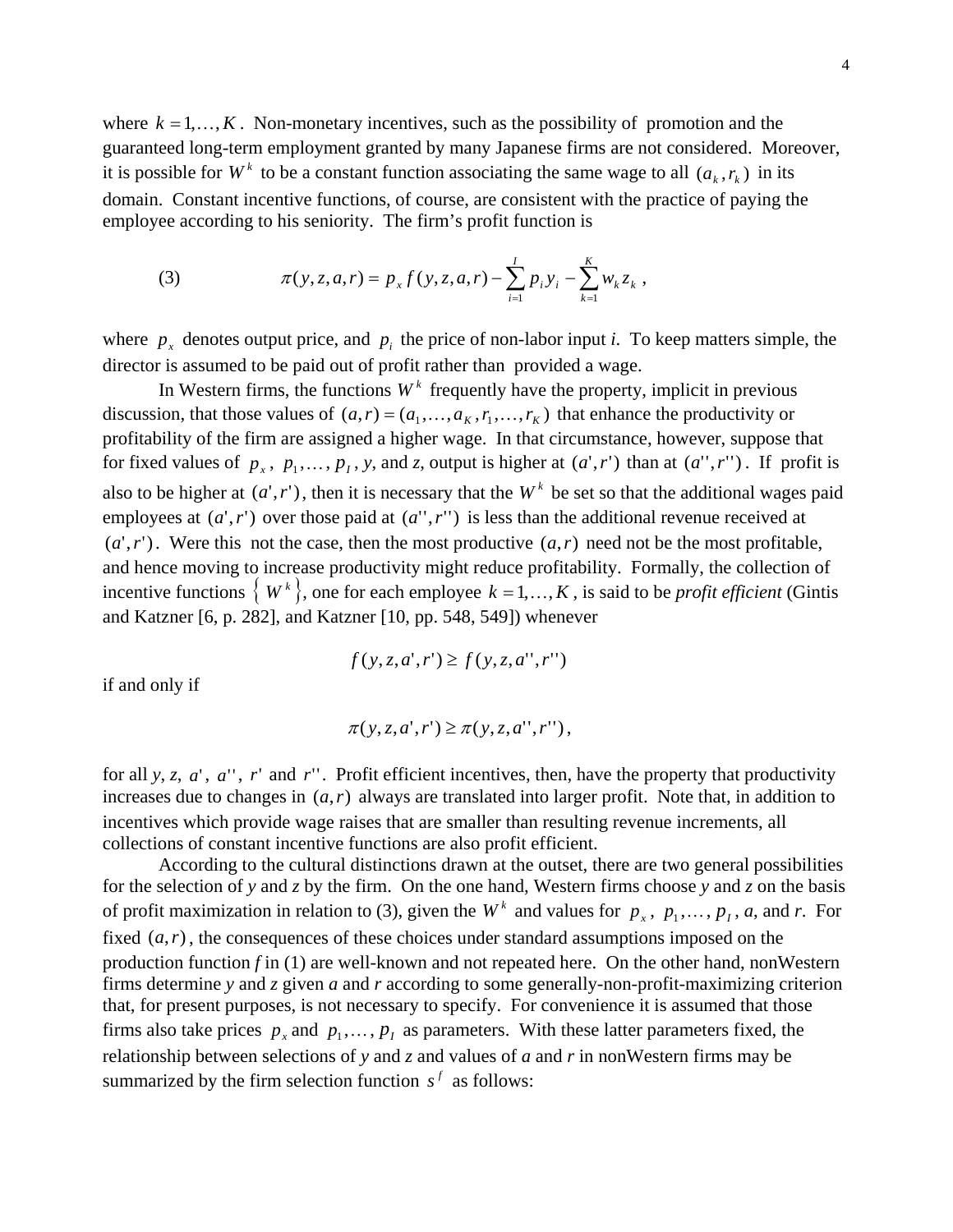(4) 
$$
(y, z) = s^f(a, r)
$$
.

Of course, the possibility that  $s^f$  might reflect profit maximization as a special case has not been ruled out.

It is worth providing an example to illustrate how the function  $s^f$  might be determined. Consider the Japanese firm. With  $(a, r)$  set, specific social interactions among employees obtain. Given those interactions, the hours each employee supplies and the quantity of non-labor inputs with which he works impinge on his ability to fulfill his social and productive obligations and on the nature of the harmony present within the firm. This, in turn, affects overall cooperation and productivity. Historically the firm has established and become comfortable with a certain realization of harmony and a particular ability among employees to fulfill obligations. Suppose, then, that given any  $(a, r)$ , the firm chooses *y* and *z* to maintain as much as possible that harmony and ability. In this way, a  $(y, z)$  is determined for each  $(a, r)$ .

There are also two general possibilities for the selection of  $a = (a_1, \dots, a_k)$  and  $r = (r_1, \ldots, r_K)$  by the firm's employees. For both instances, assume employees choose values of the  $a_k$  and  $r_k$  (subject to the constraints indicated below) independently of their selection of leisure time and consumption so that these latter selections may be ignored. With respect to Western firms, let the utility function,  $u^k$ , (assumed to exist) of employee *k* be written as

$$
\mu_k = u^k(a_k, r_k, w_k).
$$

Note that the appearance of  $w_k$  as an argument of  $u^k$  makes the role of incentives in employee decision making explicit. However, substitution of (2) into (5) eliminates  $w_k$  and reduces (5) to

$$
\mu_k = U^k(a_k, r_k).
$$

Suppose that the chosen value of  $(a, r) = (a_1, \ldots, a_K, r_1, \ldots, r_K)$  emerges uniquely from the simultaneous maximization of  $U^k(a_k, r_k)$  by each employee  $k \neq 0$ , subject to the constraints that, as *k* varies, the  $a_k$  are consistent with all rules imposed on *k* from above or, in other words, that  $a_k$ is in  $\bigcap_k R_{k'k}$  for every *k*, where the intersection is taken over all *k* ' above *k* in authority. Such an  $(a, r)$  is called an *internal equilibrium* for the Western firm. Thus, in the Western case, and given the director's rules  $r_0$ ,  $(a, r)$  is obtained from utility maximization,  $(y, z)$  is secured from profit maximization as described earlier, and the firm's output and profit are determined from (1) and (3). The collection of all internal equilibria for the Western firm generated as the director's rules vary is denoted by  $\mathcal E$ . Note that  $\mathcal E$  contains the internal equilibria arising when the director's rules are such that they impose no effective constraints on the activities of any worker.

For nonWestern firms, let each  $(a_k, r_k)$  be chosen by *k* in light of the given directoral rules  $r_0$  and some generally-non-utility-maximizing principle that is (in parallel to the selection of  $y$  and z by the nonWestern firm) left unspecified and is subject to the constraint that  $a_k$  is in  $\bigcap_{k} R_{k'k}$  for each  $k$ , where, once again, the intersection is taken over all  $k'$  above  $k$  in authority. As before, the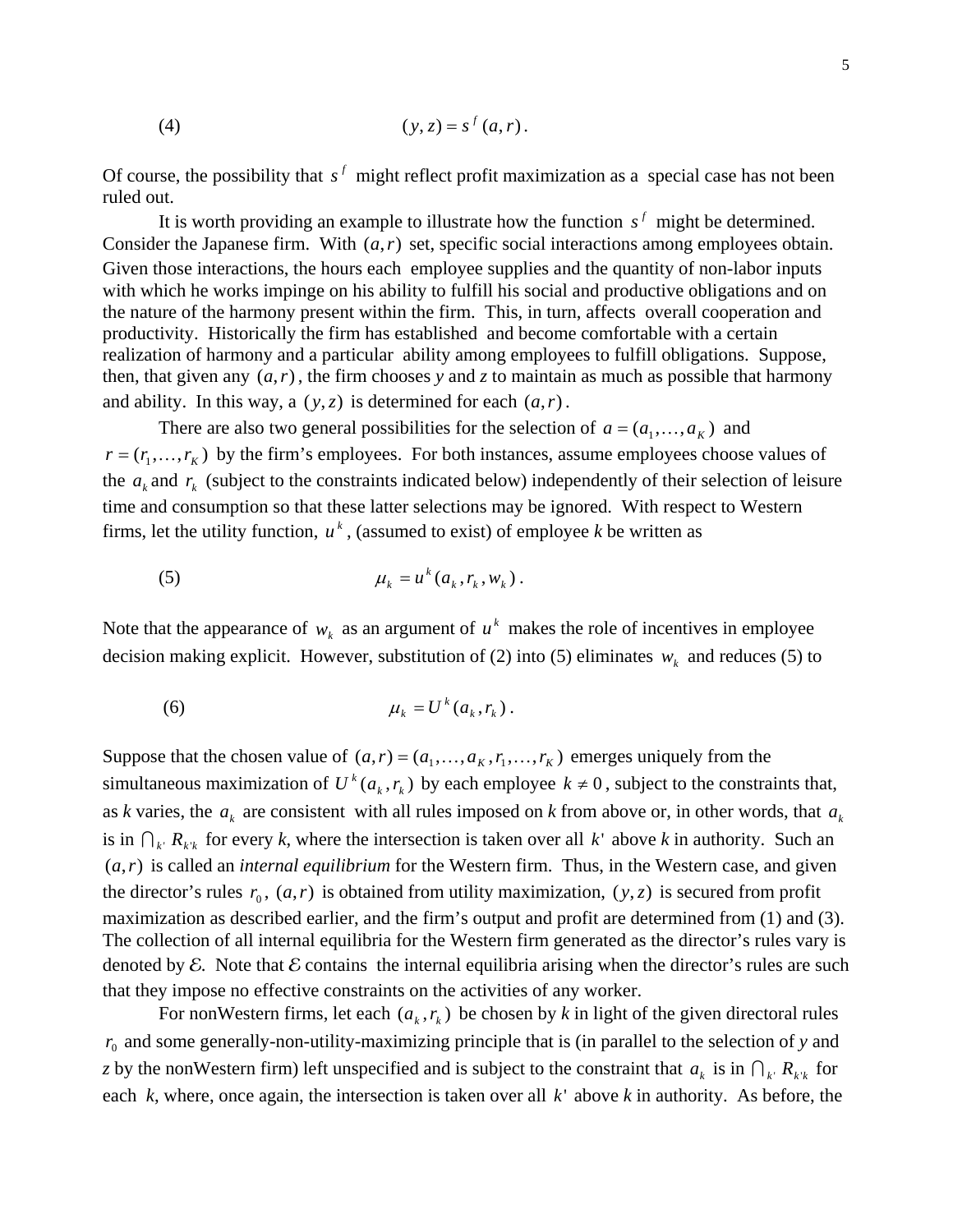possibility that  $(a_k, r_k)$  is determined from the maximization of a utility function like (6) is not precluded, and the selected vector  $(a, r) = (a_1, \ldots, a_K, r_1, \ldots, r_K)$  is an internal equilibrium for the nonWestern firm. The set of all such internal equilibria as the director's rules vary is identified by the same symbol  $\mathcal E$  used earlier.

#### II

The model set out above encompasses, among other possibilities, two general kinds of firms: the profit-maximizing firm with utility-maximizing employees and the non-profitmaximizing, non-utility-maximizing alternative. In each case, the actual behavior of the firm in question rests, in addition to the input quantities selected by the firm, on the internal equilibrium chosen by its employees. Also in each case, it is clear that the director (or board of directors) is unlikely to be indifferent among the options from which his respective employees choose. Suppose the preferences of the director are represented by the utility function  $U^0(a, r)$ . Of course, the director of the Western firm would prefer  $(a', r')$  to  $(a'', r'')$  whenever there exists a  $(\hat{y}, \hat{z})$  such that  $\pi(\hat{y}, \hat{z}, a', r') - \pi(y, z, a'', r'') > 0$  for all values of  $(y, z)$ , and this would be reflected in the nature of his  $U^0$ . The director of the nonWestern firm, however, would probably have different priorities. For example, it has been pointed out above that Japanese firms take their primary objectives to be service to the community and the provision of social and economic benefits to their employees. The Japanese director's utility function might also be influenced by the socialization and consensus-building that normally takes place within the Japanese firm.

In either the Western or nonWestern case, denote the firm's target values of output and input as determined by the director by  $x^T$ ,  $y^T$ , and  $z^T$ . Assume the Western director obtains these targets as follows: Find the profit-maximizing vector  $(y, z)$  corresponding to each internal equilibrium. Then choose for  $y^T$  and  $z^T$  those respective values of *y* and *z* that yield the greatest profit when accompanied by their associated internal equilibria. The output target  $x<sup>T</sup>$  is now secured upon substitution in (1). Obviously, the  $(a, r)$  identified with  $(y^T, z^T)$  maximizes  $U^0$ . For the nonWestern firm, the targets would be determined with respect to some generally-nonprofit-maximizing criterion. In the Japanese firm, say, that criterion might have to do with the maintenance of both the firm's social status and its past rate of growth. Regardless, such targets would relate back to the firm's internal equilibria through (1) and (4), and may interact with the director's preferences among those equilibria as expressed in  $U^0$ . To analyze the role of the director's preferences and targets in relation to firm behavior, additional concepts are needed.

An employee  $k \neq 0$ , whose behavior is derived from utility maximization, is called *incentive motivated* (Gintis and Katzner [6, p. 282], and Katzner [10, p. 556]) if for all pairs of values  $(a'_k, r'_k)$  and  $(a''_k, r''_k)$  the numerical inequality

$$
W^k(a^{\scriptscriptstyle{\intercal}}_k, r^{\scriptscriptstyle{\intercal}}_k) \geq W^k(a^{\scriptscriptstyle{\intercal}}_k, r^{\scriptscriptstyle{\intercal}}_k)
$$

implies

$$
U^{k}(a_{k}^{\prime},r_{k}^{\prime})\geq U^{k}(a_{k}^{\prime},r_{k}^{\prime})\,.
$$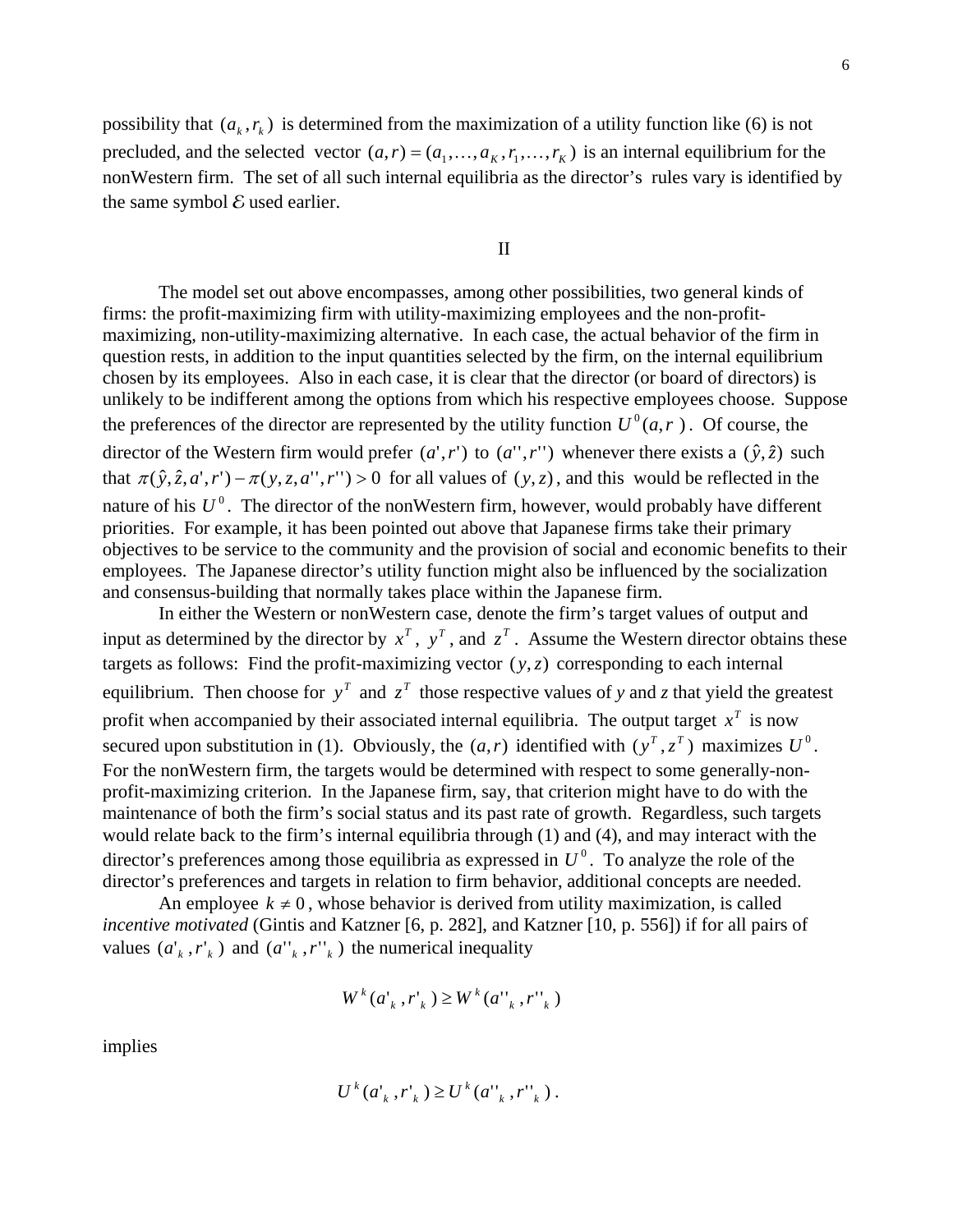Incentive motivation means that individual preferences are such that, upon the maximization of their utility functions, employees respond in the "same direction" as that of incentives. This is the theoretical representation of self interest on the part of employees in Western and other firms. That self interest, together with the proper structuring of incentive functions (not yet completely specified), is what permits those firms to harness, should they wish to do so, their employees to the engine of profit maximization.

Now recall production function (1). For employee  $k \neq 0$  consider any two  $(a'_k, r'_k)$  and  $(a''_k, r''_k)$  such that (i) output is at least as high using  $a'_k$  in (1) instead of  $a''_k$ , and (ii)  $r'_k$ restricts all subordinates of *k* to subsets of their respective activity sets obtained under  $r_{k}^{n}$  on which output is at least as large as it is anywhere else in the  $r''_k$  sets. Other things being equal, then, the output associated with  $(a'_k, r'_k)$  can not be less than that associated with  $(a''_k, r''_k)$ . Assume that all pairs of vectors  $(a_k, r_k)$  can be compared in this way, and that (i) and (ii) hold regardless of the activities performed by the remaining employees and regardless of the quantities of labor time and non-labor inputs hired by the firm. Under these conditions, if

$$
W^{k}(a_{k}^{\prime},r_{k}^{\prime})\geq W^{k}(a_{k}^{\prime},r_{k}^{\prime})
$$

then  $W^k$  is referred to as *non-decreasing* (Katzner [10, p. 557]). In other words, incentive functions are non-decreasing provided they are set so as to reward employees toward activities which do not decrease output. Similarly, an employee *k*, whose behavior is derived from utility maximization, is said to *internalize the worth of productivity* 6 when, under the same conditions,

$$
U^{k}(a_{k}^{\prime},r_{k}^{\prime})\geq U^{k}(a_{k}^{\prime},r_{k}^{\prime})\,.
$$

Thus, the employee's preferences among pairs of vectors of activities and rules favor those that do not reduce output. The reason for the introduction of this concept will become clear shortly.

Finally, employee  $k \neq 0$  internalizes the values of the firm provided that, with  $(a_k^k, r_k^k)$  a component of  $(a', r') = (a'_1, \dots, a'_{K}, r'_1, \dots, r'_{K})$  and  $(a''_{K}, r''_{K})$  a component of  $(a'', r'') = (a''_1, \ldots, a''_k, r''_1, \ldots, r''_k)$ , he chooses  $(a'_k, r'_k)$  over  $(a''_k, r''_k)$  if and only if

$$
U^{0}(a',r') \geq U^{0}(a'',r'') .
$$

The presence of this property among all of the firm's employees may be interpreted to mean that a socialization process takes place within the firm that leaves employees always prepared to select those activities and rules that are consistent with the director's preferences. In general, such choices do not reflect postulates of rationality since they involve neither the employees' own utility functions (preferences) nor their maximization. However, internalizing the worth of productivity may still be viewed as the special case of internalizing the values of the firm in which (i) the director has preferences that always lean towards increased output, (ii) the director and employee utility functions are consistent in the sense that, for all  $(a', r')$  and  $(a'', r'')$ ,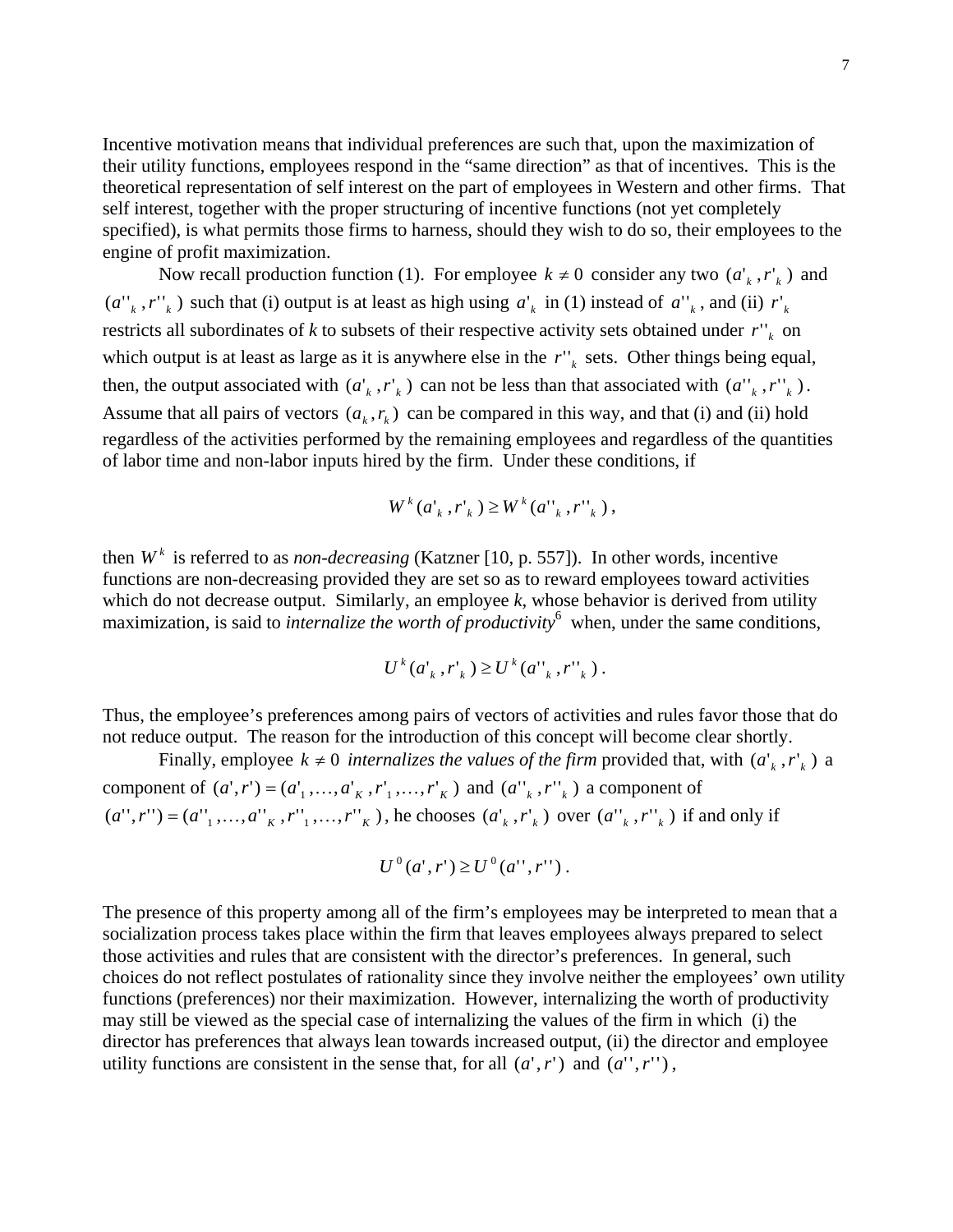$$
U^{0}(a',r') \ge U^{0}(a'',r'')
$$

if and only if

$$
U^{k}(a_{k}^{\prime},r_{k}^{\prime})\geq U^{k}(a_{k}^{\prime},r_{k}^{\prime})
$$

for every k, and (iii) the  $U^k$  are maximized to determine the employees' choices of  $(a_k, r_k)$ .

It is now possible to give full definitions of the notions of Western and Japanese firms. Like the standard characterization of perfect competition, these may be thought of as "ideal types" which do not usually appear in reality exactly as pictured, but which are useful for study nonetheless. A firm is called *Western* provided that both it and its employees make decisions (including the setting of targets) on the basis of, respectively, profit and utility maximization, all incentive functions  $W^k$  (where  $k \neq 0$ ) are non-decreasing and (as a group) profit efficient, and all employees ( $k \neq 0$ ) are incentive motivated.<sup>7</sup> It is referred to as *Japanese* whenever profit and utility maximization do not guide (respectively) the firm and its employees in their decision making, all incentive functions are constant functions (and hence profit efficient), and all employees ( $k \neq 0$ ) internalize the values of the firm. These definitions capture and formalize the essence of the concepts of Western and Japanese firms, along with the cultural differences they reflect, suggested in earlier discussion.

A third type of firm is useful for comparative purposes. A *clan* (Ouchi [15, p. 132]) is a firm in which all decisions (including the setting of targets) of employees and firm are, respectively, utility- and profit-maximizing, all incentive functions are constant functions (and hence profit-efficient), and all employees ( $k \neq 0$ ) internalize the worth of productivity.<sup>8</sup> Evidently, the clan is a hybrid containing elements of both Western and Japanese firms in which utility and profit maximization are taken from the former, and the special instance of internalizing the values of the firm, namely, internalizing the worth of productivity, comes from the latter. That is, the clan is a Japanese firm in which utility and profit maximization on the part of, respectively, employees and firm have been added. Of course, the targets  $x^T$ ,  $y^T$ , and  $z^T$  are set by both Western firms and clans as those which maximize profits over all vectors  $(y, z, a, r)$  according to the method described previously. The latter maximizing vectors in the Western firm and the clan are assumed to exist uniquely in each case.

Consider now a distinct internal equilibrium  $(a, r)$  in different sets  $\mathcal E$  for each of the Western firm and the clan described above. Such equilibria have been defined in general in Section I and hence apply directly to these two cases. The following proposition follows immediately from previous definitions and assumptions.

**Theorem 1.** Let fixed values of *y* and *z* be given and suppose the director's rules impose no effective constraints on the selection of activities and rules by any worker. Then in both Western firms and clans, internal equilibrium always maximizes profit over the set of all consistent vectors  $(a, r)$ , that is, over the relevant E. Thus, with profit-maximizing targets  $x^T$ ,  $y^T$ , and  $z^T$ , if the firm (director) sets  $y = y^T$  and  $z = z^T$ , then employee selections of  $(a, r)$  ensure that  $x = x^T$  and hence that all targets are met.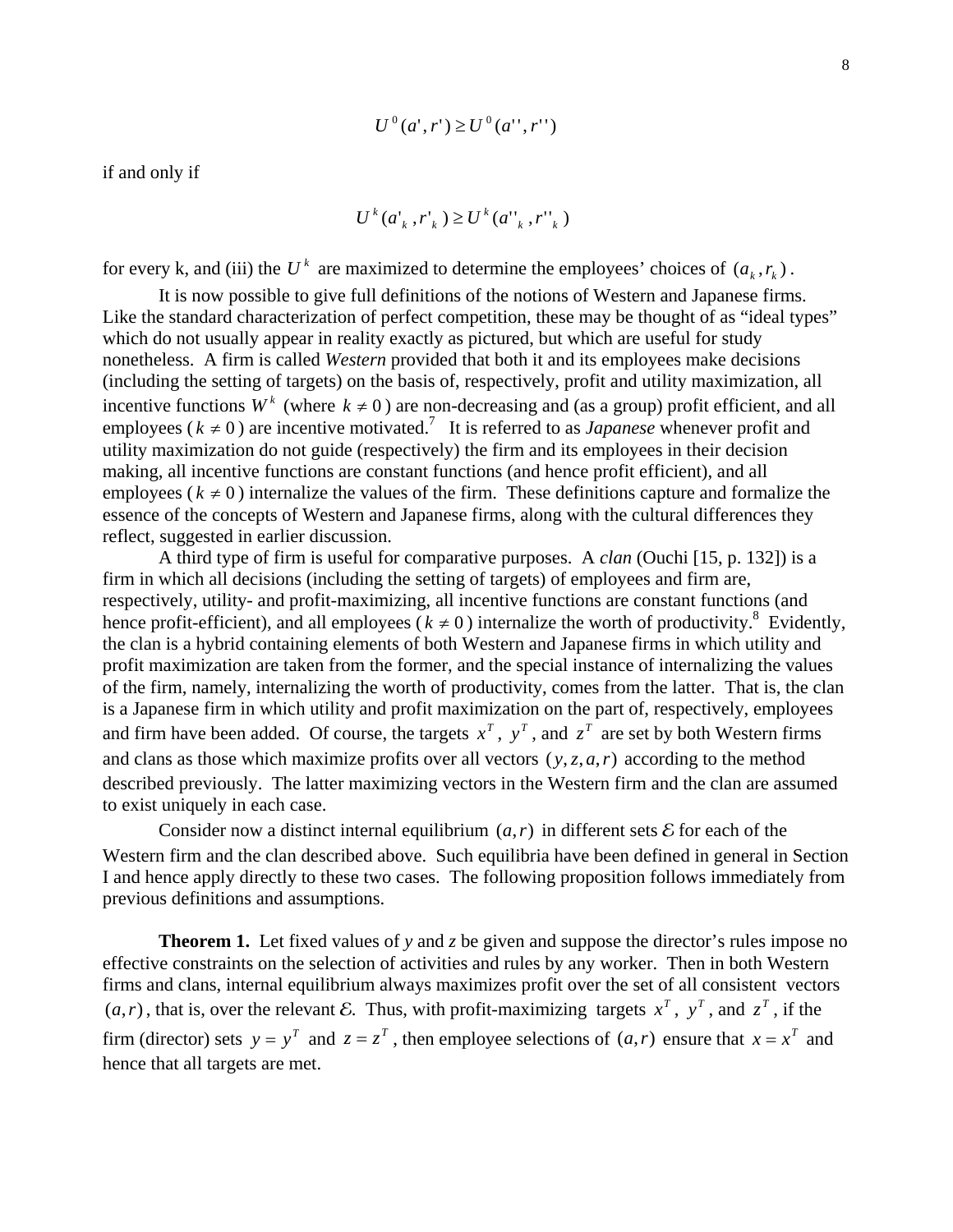Theorem 1 has several implications. First, every  $(a, r)$  in the relevant  $\mathcal E$  that is not profit maximizing must arise because the director's rules exclude the profit-maximizing  $(a, r)$  from the options opened to employees. Although logically possible, one would not expect the director's rules in Western firms and clans to be so constituted. Second, in each case, individual action results in profit maximization automatically without needing the director to dictate rules. Even if all targets were met, Japanese firms do not, except by coincidence, operate at profit- and utilitymaximizing values of *y*, *z*, *a*, and *r*. Hence, in this sense they are not generally as efficient as their Western counterparts.<sup>9</sup>

But there is still another sense in which efficiency escapes the Japanese firm. This second kind of efficiency arises in relation to the notion of internal Pareto optimality (Gintis and Katzner [6, p. 280], and Katzner [10, p. 560]). And inefficiency is present because, under the conditions that generally apply in the Japanese situation, it is possible, without any change in input quantities and without making anyone worse off, to expand output by reallocating activities and rules inside the firm, that is, by rearranging the social interaction among the firm's employees. The argument is as follows:

Let  $\mathcal E$  be given along with y and z in the production function (1). A vector  $(a^0, r^0) = (a_1^0, \ldots, a_K^0, r_1^0, \ldots, r_K^0)$  in E is called *internally Pareto optimal in production* as long as there is no other  $(a, r)$  in E such that  $0 \qquad \qquad 0$ 1  $(a^0, r^0) = (a_1^0, \ldots, a_K^0, r_1^0, \ldots, r_K^0)$ 

$$
U^{k}(a_{k}, r_{k}) \geq U^{k}(a_{k}^{0}, r_{k}^{0}),
$$

for all  $k = 1, ..., K$ ,

$$
U^{k}(a_{k}, r_{k}) > U^{k}(a_{k}^{0}, r_{k}^{0}),
$$

for at least one  $k = 1, ..., K$ , and

$$
f(y, z, a, r) \ge f(y, z, a^0, r^0)
$$
.

Thus at an internal Pareto optimum, no reorganization of production in terms of activities and rules can make one employee better off, and no one else worse off, without lowering output. If, for example, through the imposition of rules, workers are not permitted to perform their jobs in ways in which they prefer, even though their preferred ways leads to the same output, then the  $(a, r)$ obtained is not internally Pareto optimal. Note that the director is not included in this notion of Pareto optimality and that the functions  $U^k$  and *f* are all taken to be given.

Propositions asserting the internal Pareto optimality of internal equilibria in Western firms and clans are presented below. In all cases, *y* and *z* are assumed fixed. Only the proof of Theorem 3 is outlined here; that of Theorem 2 is similar.<sup>10</sup>

**Theorem 2.** Let the firm described in Section I be Western and suppose the director's rules impose no effective constraints on the selection of activities and rules by any worker. If  $(a, r)$  is an internal equilibrium for the firm, then it is also internally Pareto optimal in production.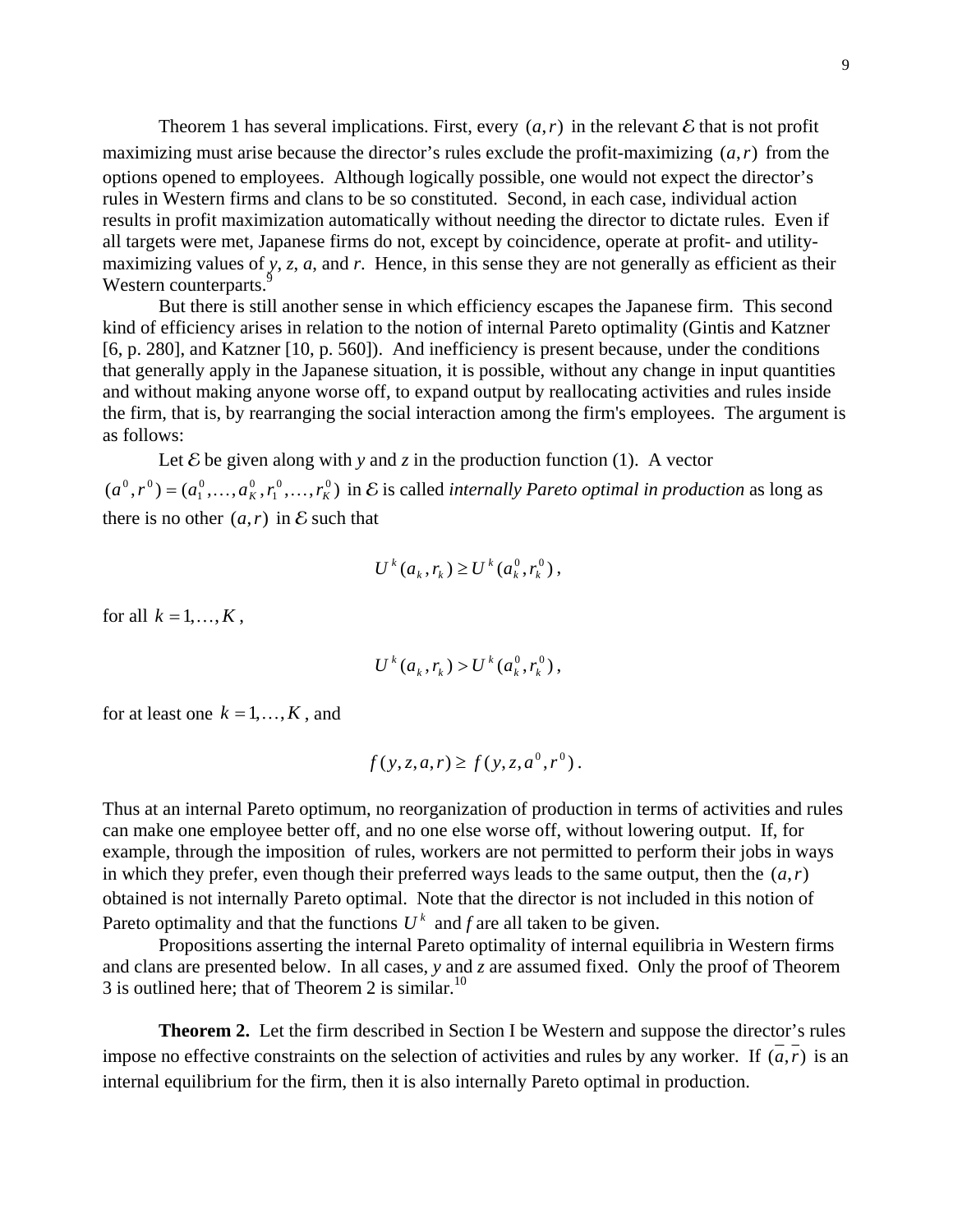**Theorem 3.** Let the firm described in Section I be a clan and suppose the director's rules impose no effective constraints on the selection of activities and rules by any worker. If  $(a, r)$  is an internal equilibrium for the firm, then it is also internally Pareto optimal in production.

Proof:

Suppose  $(a, r) = (a_1, \ldots, a_k, r_1, \ldots, r_k)$  is an internal equilibrium in the appropriate  $\mathcal E$  (given *y* and *z*). Invoking Theorem 1 and the profit efficiency property that characterizes (in part) clans,  $(\overline{a}, \overline{r})$  also maximizes both profit and output. If  $(\overline{a}, \overline{r})$  were not internally Pareto optimal, then there would exist a reorganization of production  $(a, r) = (a_1, \ldots, a_k, r_1, \ldots, r_k)$  in E such that

$$
(7) \tUk(ak,rk) > Uk(ak,rk),
$$

for some employee *k*, and the levels of output and of utility of all other employees are no lower at  $(a, r)$  than at  $(a, r)$ . Now because the firm is a clan, all employees internalize the worth of productivity. But applying the definition of internalizing the worth of productivity by employee *k* to  $(7)$  implies  $<sup>11</sup>$ </sup>

$$
f(y, z, a, r) > f(y, z, a, r),
$$

and this contradicts the maximality of output at  $(a, r)$ . Therefore  $(a, r)$  is internally Pareto optimal in production.

Q.E.D.

Thus the clan, which, recall, is a Japanese firm to which maximization has been added, is efficient. But without that latter addition, because neither the employees of the firm, nor the firm itself maximizes in their respective decision making, the Japanese firm cannot, in general, be expected to achieve internal Pareto optimality. It should be pointed out, however, that the absence of efficiency in this sense, even when combined with that in the preceding sense derived from Theorem 1, does not necessarily threaten the survival of the firm. This is due to the fact that mitigating circumstances and offsetting effects might be present. Indeed, it has been argued elsewhere (Katzner [13]) that, in spite of inefficiencies like those elucidated here, offsets such as the presence of large quantities of unpaid labor, the bonus system with respect to which employees are remunerated, and a willingness to accept low rates of return on invested capital, permitted actual Japanese firms, which have many of the characteristics of the theoretical Japanese firm defined above, to lead the Japanese economy to almost 20 years of unprecedented growth during the decades following the Korean War.

Finally, it is clear, and has been amply demonstrated above, that the theory of the firm is perfectly capable of expansion to include the possibility of variation across different cultures. Such expansions, moreover, can be made sufficiently rich to permit the comparison of properties of firms that operate on the basis of distinct cultural backgrounds. And adding these cultural dimensions to the theory of the firm provides, in many cases, more realistic and significant explanations of firm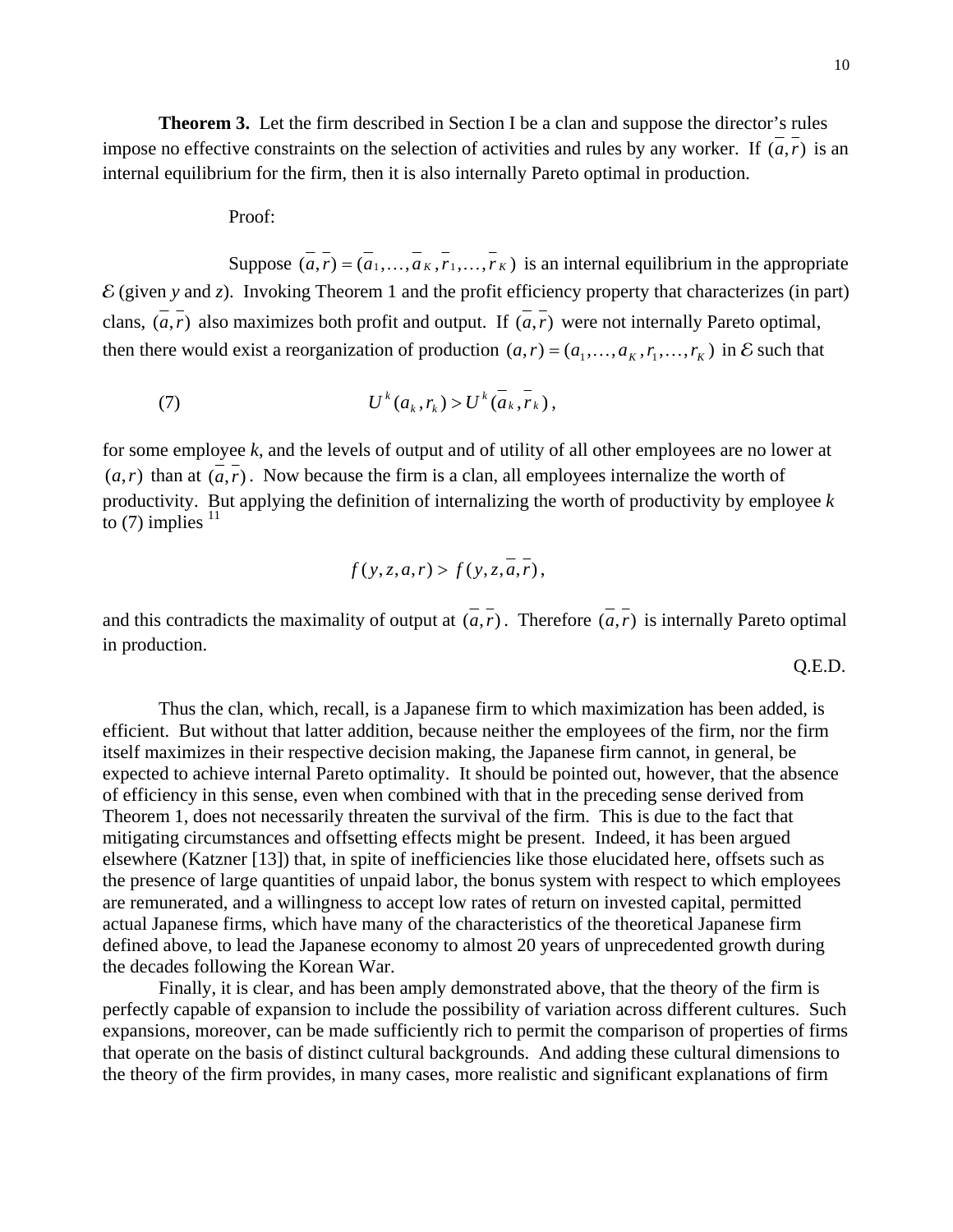behavior than those obtained by the forced imposition of irrelevant postulates of rationality as representative of the primary motivating impulse that drives individual and firm action.

> Donald W. Katzner University of Massachusetts/Amherst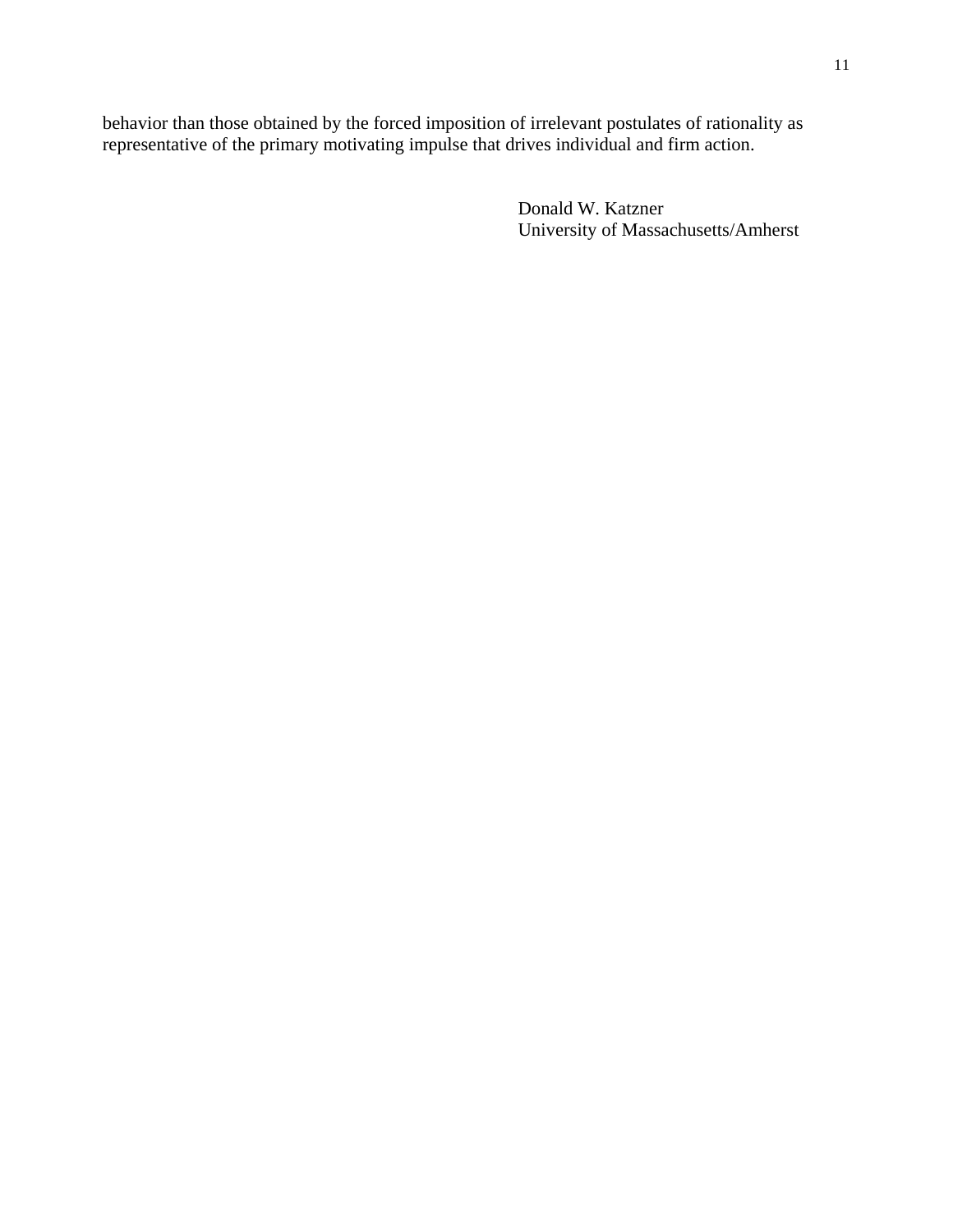#### References

1. Abegglen, J,C., and G. Stalk, Jr., *Kaisha*, *The Japanese Corporation* (New York: Basic Books, 1985).

2. Benedict, R., *The Chrysanthemum and the Sword* (Boston: Houghton Mifflin, 1946).

3. Blinder, A.S., "A Simple Note on the Japanese Firm," *Journal of the Japanese and International Economies* 7 (1993), pp. 238-255 .

4. Caldwell, B.J., *Beyond Positivism*: *Economic Methodology in the Twentieth Century* (London: Allen & Unwin, 1982).

5. Gerlach, M.L., *Alliance Capitalism*: *The Social Organization of Japanese Business* (Berkeley: University of California Press, 1992).

6. Gintis, H., and D.W. Katzner, "Profits, Optimality and the Social Division of Labor in the Firm," *Sociological Economics*, L. L■vy-Garboua, ed. (London: SAGE, 1979), pp. 269-297. Reprinted as Ch. 11 in D.W. Katzner, *Analysis without Measurement* (London: Cambridge University Press, (1983).

7. Hay, D.A., and D. J. Morris, *Industrial Economics and Organization* (Oxford: Oxford University Press, 1991).

8. Ito, T., *The Japanese Economy* (Cambridge: MIT Press, 1992).

9. Katzner, D.W., *Analysis without Measurement* (Cambridge: Cambridge University Press, 1983).

10. \_\_\_\_\_\_\_\_\_\_\_, "The Efficiency of Organizational Forms," m*conomie Appliqu e* 40 (1987), pp. 539-564.

11. \_\_\_\_\_\_\_\_\_\_\_, "Western Economics and the Economy of Japan," *Journal of Post Keynesian Economics* 21 (1999), pp. 503-521.

12. \_\_\_\_\_\_\_\_\_\_\_, *Unmeasured Information and the Methodology of Social Scientific Inquiry* (Boston: Kluwer, 2001).

13. \_\_\_\_\_\_\_\_\_\_\_, "Explaining the Japanese Economic Miracle," *Japan and the World Economy* 13 (2001), pp. 303-319.

14. \_\_\_\_\_\_\_\_\_\_\_, " 'What Are the Questions?' " *Journal of Post Keynesian Economics* 25 (2002), pp. 51-68.

15. Ouchi, W.G., "Markets, Bureaucracies, and Clans," *Administrative Science Quarterly* 25 (1980), pp.129-141.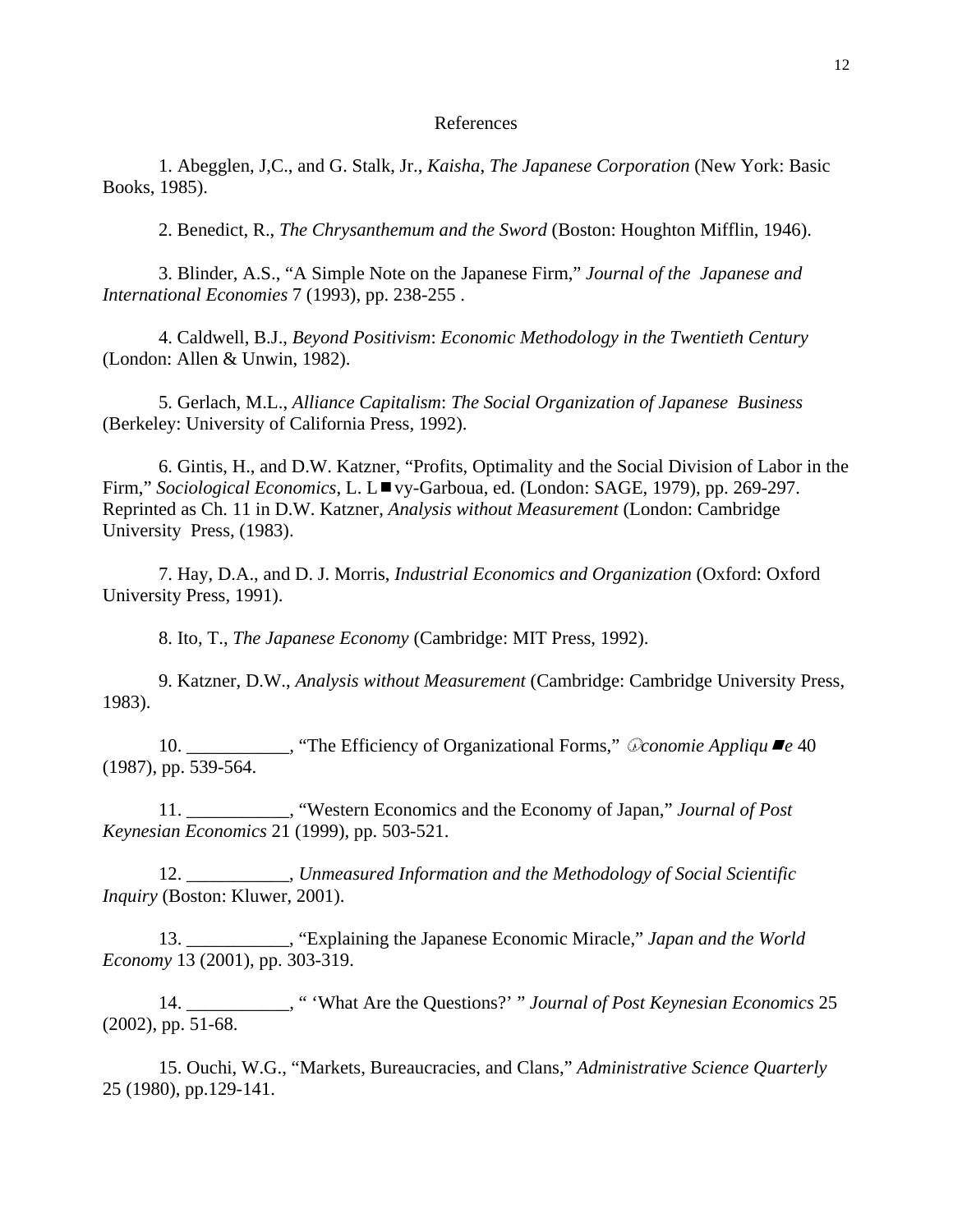16. Nakane, C., *Japanese Society* (Berkeley: University of California Press, 1970).

17. Weber, M., *The Protestant Ethic and the Spirit of Capitalism*, T. Parsons, trans. (New York: Scribner, 1958).